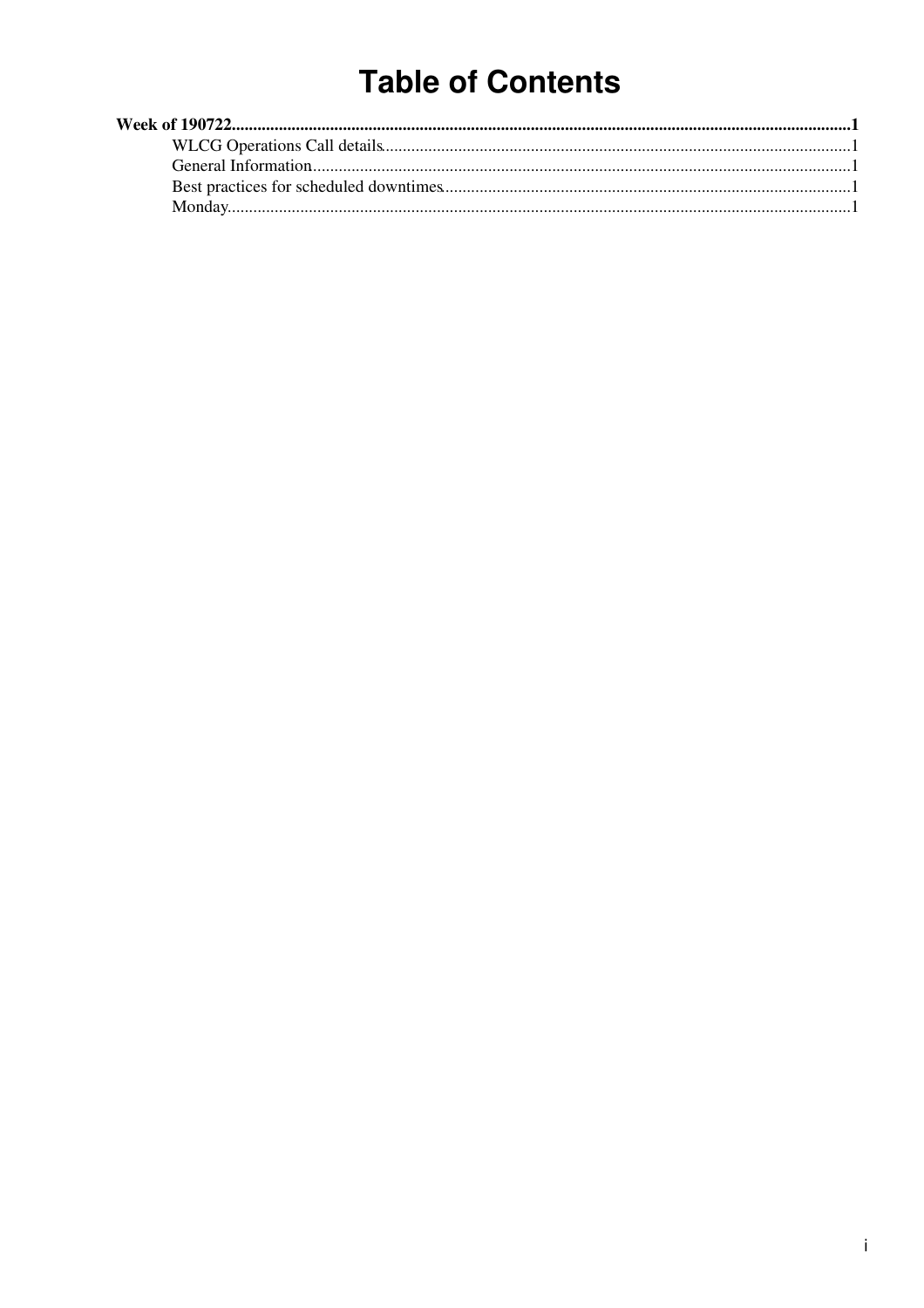# <span id="page-1-0"></span>**Week of 190722**

## <span id="page-1-1"></span>**WLCG Operations Call details**

- At CERN the meeting room is [513-R-068](https://maps.cern.ch/mapsearch/mapsearch.htm?n=%5b%27513/R-068%27%5d) $\degree$ .
- For remote participation we use the Vidyo system. Instructions can be found [here](https://indico.cern.ch/conferenceDisplay.py?confId=287280)  $\mathbb{F}$ .

### <span id="page-1-2"></span>**General Information**

- The purpose of the meeting is:
	- to report significant operational issues (i.e. issues which can or did degrade experiment or site ♦ operations) which are ongoing or were resolved after the previous meeting;
	- ♦ to announce or schedule interventions at Tier-1 sites;
	- to inform about recent or upcoming changes in the experiment activities or systems having a ♦ visible impact on sites;
	- ♦ to provide important news about the middleware;
	- ♦ to communicate any other information considered interesting for WLCG operations.
- The meeting should run from 15:00 Geneva time until 15:20, exceptionally to 15:30.
- The SCOD rota for the next few weeks is at [ScodRota](https://twiki.cern.ch/twiki/bin/view/LCG/ScodRota)
- General information about the WLCG Service can be accessed from the [Operations Portal](https://wlcg-ops.web.cern.ch/)
- Whenever a particular topic needs to be discussed at the operations meeting requiring information from sites or experiments, it is highly recommended to announce it by email to [wlcg-scod@cernSPAMNOTNOSPAMPLEASE.ch](mailto:wlcg-scod@cernSPAMNOTNOSPAMPLEASE.ch) to allow the SCOD to make sure that the relevant parties have the time to collect the required information, or invite the right people at the meeting.

### <span id="page-1-3"></span>**Best practices for scheduled downtimes**

• [Best practices for scheduled downtimes](https://twiki.cern.ch/twiki/bin/view/LCG/BestPracticesForSchedDT)

## <span id="page-1-4"></span>**Monday**

Attendance:

- local: Alberto (Monitoring), Borja (Chair, Monitoring), Julia (WLCG), Olga (Computing), Petr (ATLAS), Remy (Storage), Vincent (Security)
- remote: Alexander (NL-T1), Christian (NDGF), Christoph (CMS), Darren [\(RAL](https://twiki.cern.ch/twiki/bin/view/LCG/RAL)), Dave (FNAL), David [\(IN2P3](https://twiki.cern.ch/twiki/bin/view/LCG/IN2P3)), Di (TRIUMF), Marcelo (CNAF), Sang-Un (KISTI), Sprezzi (LHCb)

Experiments round table:

- ATLAS [reports](https://twiki.cern.ch/twiki/bin/view/AtlasComputing/ADCOperationsWeeklySummaries2019) ( [raw view](https://twiki.cern.ch/twiki/bin/view/AtlasComputing/ADCOperationsWeeklySummaries2019?raw=on)) •
	- $\triangle$  running with  $\sim$  360k job slots (CERN-P1 back for grid production)
	- pilot2 (+containers) migration almost done for grid sites ♦
		- $\Diamond$  few sites with problem currently without containers (some with pilot1)
		- $\Diamond$  specific PO configuration could cause troubles with big output and memory usage
	- [sites not yet on CentOS7 & singularity](https://twiki.cern.ch/twiki/bin/view/AtlasComputing/CentOS7Deployment) reminded by GGUS ticket
		- $\Diamond$  in a month stop brokering analysis jobs to SL6 queues, offline in two months  $\Diamond$  in two months stop brokering production jobs to SL6 queues, offline in three months
- CMS [reports](https://twiki.cern.ch/twiki/bin/view/CMS/FacOps_WLCGdailyreports) ( [raw view](https://twiki.cern.ch/twiki/bin/view/CMS/FacOps_WLCGdailyreports?raw=on)) -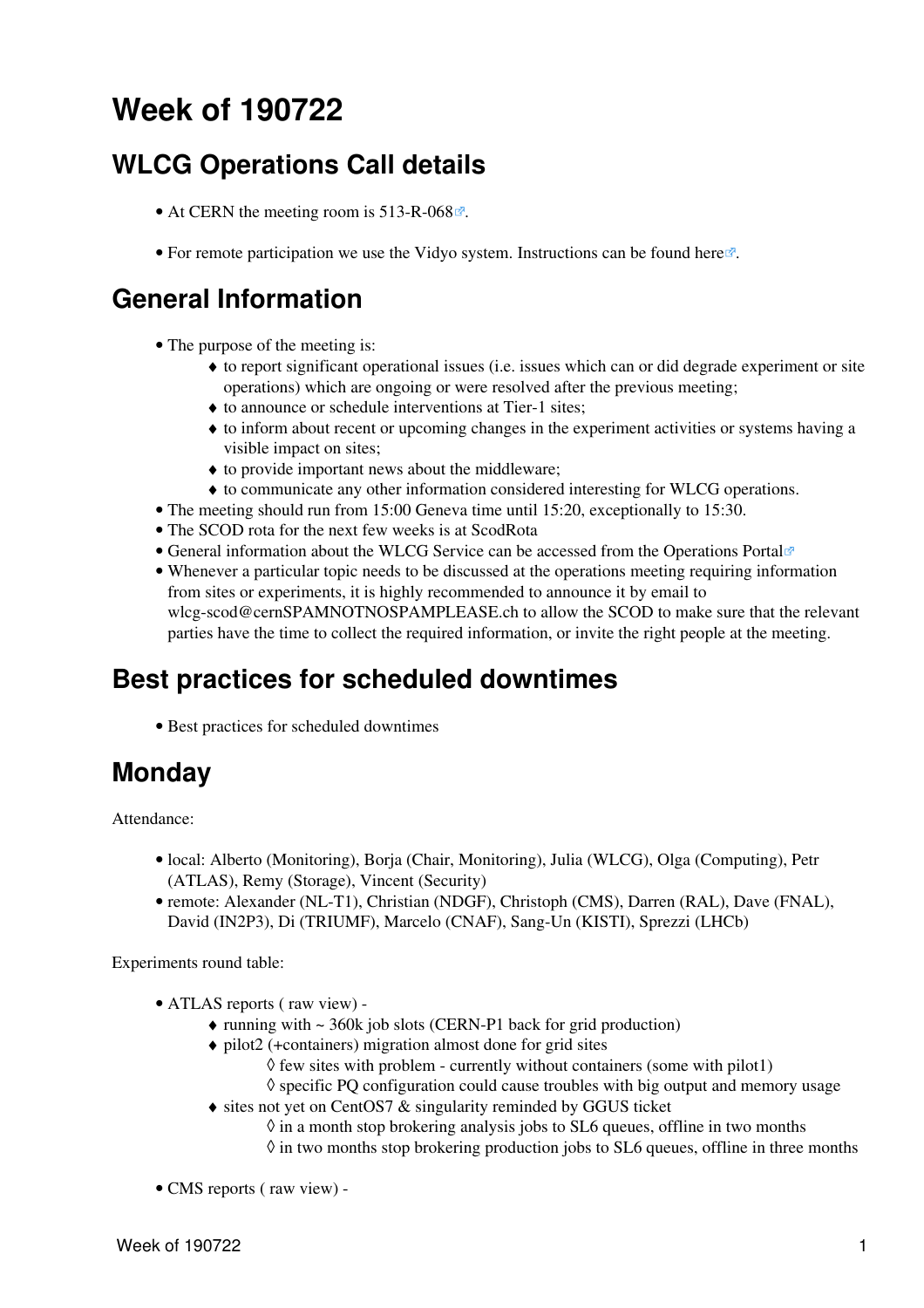- CPU utilization ~225k cores ♦
	- ◊ Usual mix ~25% Analysis, 75% Production
	- ◊ Slightly lower this week, likely because of HLT contribution of 15k cores 'only'
- Only items worth reporting ♦
	- $\Diamond$  Lost some files from tape at CNAF ([GGUS:142345](https://ggus.eu/ws/ticket_info.php?ticket=142345) $\degree$ ) and CC-IN2P3  $(GGUS:142362 \times )$  $(GGUS:142362 \times )$  $(GGUS:142362 \times )$
- ♦ Otherwise no major issues
- ALICE •
	- ♦ NTR

LHCb [reports](https://twiki.cern.ch/twiki/bin/view/LHCb/ProductionOperationsWLCGdailyReports) ( [raw view\)](https://twiki.cern.ch/twiki/bin/view/LHCb/ProductionOperationsWLCGdailyReports?raw=on) - •

- Activity: ♦
	- MC, user jobs and staging. Validation for reprocessing of 2011 and 2012 data ◊ finished, will start productions soon.
	- Almost all sites agreed to split aliases for end-point of disk and tape. Still missing ◊ SARA (split is difficult form their side). Important to have all sites with split aliases otherwise need to maintain an hack in the code.
- ◆ Issues:
	- [RAL:](https://twiki.cern.ch/twiki/bin/view/LCG/RAL) ◊
- ⋅ [GGUS:142350](https://ggus.eu/ws/ticket_info.php?ticket=142350) ; problem accessing files on ECHO. Under investigation.
- ⋅ [GGUS:142337](https://ggus.eu/ws/ticket_info.php?ticket=142337) ; issues with killed pilots. Under investigation

Sites / Services round table:

- ASGC: NC
- BNL: NTR
- CNAF: NTR
- $\bullet$  EGI $\cdot$  NC
- FNAL: NTR
- IN2P3: NTR
- JINR: Our networking experts still working on WAN problems.
- KISTI: NTR
- KIT: NTR
- NDGF: NTR
- NL-T1: NTR
- NRC-KI: NC
- OSG: NC
- PIC: NC
- RAL: NTR
- TRIUMF: NTR
- CERN computing services:
	- OTG:0051477<sup>®</sup> Subset of Batch workers were affected over the weekend by connectivity issues.
	- OTG:0051185<sup>®</sup> Hypervisor reboot schedule to mitigate MDS Intel CPU vulnerabilities ◊ Will proceed by availability zone, from 18th July. Please watch OTG for updates.
		- ◊ Expect next set of CERN CEs to be rebooted on Wednesday, [OTG:0051289](https://cern.service-now.com/service-portal?id=outage&n=OTG0051289) and [OTG:0051294](https://cern.service-now.com/service-portal?id=outage&n=OTG0051294)
- CERN storage services:
	- CASTOR : Nameserver DB upgrade tomorrow 23rd of July, all CASTOR instances will be ♦ impacted. [OTG:0051004](https://cern.service-now.com/service-portal?id=outage&n=OTG0051004)
- CERN databases: NC
- GGUS: NTR